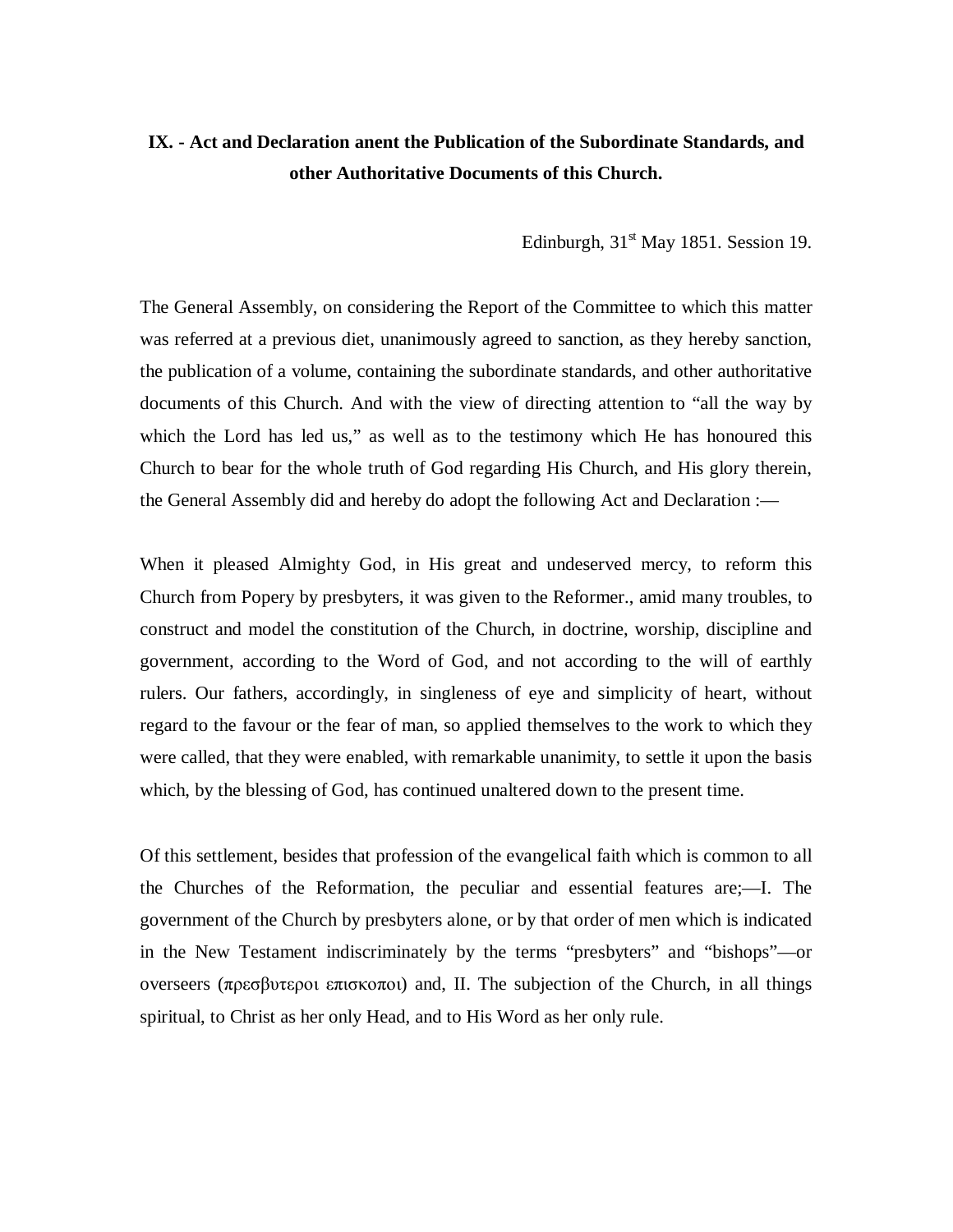From the beginning these principles have been held as fundamental by the Reformed Church of Scotland; and as such they were recognised in her earliest standards,—the First and Second Books of Discipline,—adopted by her own independent authority, before the full sanction either of the Crown or of the Parliament was given to the Reformation which God had accomplished on her behalf. For these principles, the ministers and members of this Church, as well as the nobles, gentlemen, and burgesses of the land, from the first united in contending: and on more than one occasion, in the course of these early struggles,—as in 1580 when the National Covenant was signed,—our reforming ancestor. bound themselves one to another, as in the sight of God, to maintain and defend them against all adversaries.

Farther; while this Church has ever held that she possesses an independent and exclusive jurisdiction or power in all ecclesiastical matters, "which flows directly from God, and the Mediator, Jesus Christ, and is spiritual, not having a temporal head on earth, but only Christ, the only King and Governor of his Church;" she has, at the same time, always strenuously advocated the doctrine taught in Holy Scripture,—that nations and their rulers are bound to own the truth of God, and to advance the kingdom of His Son. And accordingly, it was with unfeigned thankfulness that she acknowledged the good hand of the Lord, when, after prolonged contests with the enemies of the Reformation,—and, in particular, with certain parties who sought not only to uphold a form of Prelatic government in the Church, but to establish the supremacy of the Crown in all causes, spiritual and ecclesiastical, as well as civil and temporal,—a national recognition and solemn sanction of her constitution, as it had been settled by her own authority, according to the Word of God, was at last obtained;.—first, in the Act of Parliament 1567, and again, more completely in the Act of Parliament 1592,—then and since regarded by her as the great constitutional charter of her Presbyterian government and freedom.

Thus the first Reformation was accomplished.

But before a generation had elapsed, a sad change for the worse took place. Through defection in the Church, and tyrannical invasion of her independence by the civil power,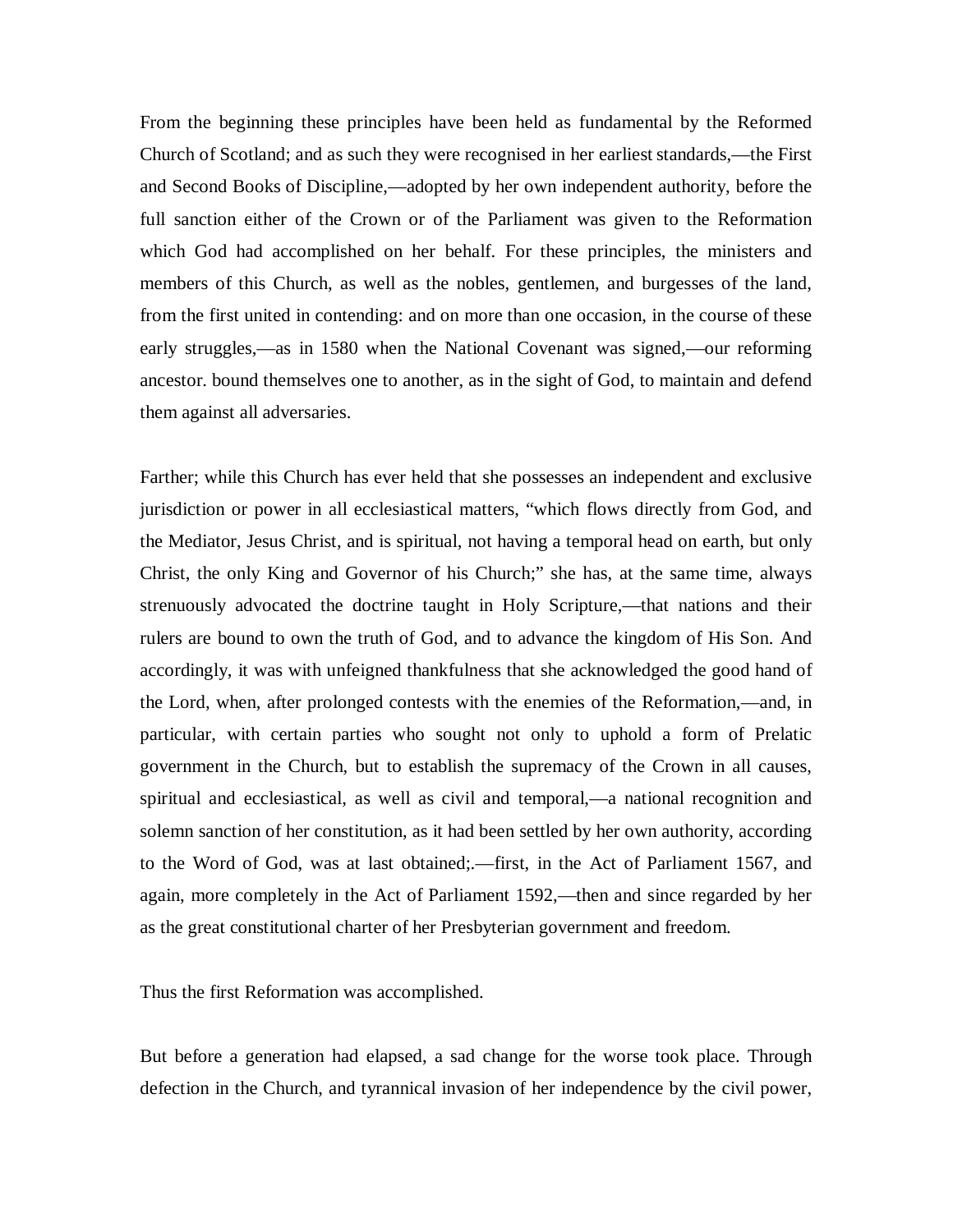the Presbyterian polity and government were overturned, and manifold abuses and corruptions in discipline and worship were insidiously introduced. A second Reformation accordingly became necessary.

And here, again, it pleased Almighty God,—as in that former Reformation of the Church from Popery by presbyters—to give to our fathers light and grace; so that, taking His Word as their only rule, and owning His Son as their only King in Zion, they were enabled not only to restore the constitution of the Church as it had stood when her first Reformation seemed to be completed;—but to aim, also, at carrying out more fully the great essential principles of that constitution;—and securing, more effectually than before, the prevalence of these principles over all the land, as well as their permanency through all coming ages.

In seeking this noble end, our fathers were again led, for their mutual security,—as well as for the commending of so righteous a cause to Him by whom it was committed to them,—to have recourse to the solemnity of a holy confederation.

The National Covenant was renewed at the beginning of the contendings for this second Reformation;—with an extension of its weighty protests and censures, to meet whatever new fruit the old stock of Prelatic and Erastian usurpation had been bearing. And the Solemn League and Covenant was afterwards entered into, in concert with England and Ireland, "for the reformation and defence of religion, the honour and happiness of the king, and the peace and safety of the three kingdoms;" and, in particular, for "endeavouring to bring the Churches of God in the three kingdoms to the nearest conjunction and uniformity in religion, confession of faith, form of Church government, directory for worship and catechising."

Thus religiously bound and pledged to God and to one another, our fathers were enabled to effect the reformation of this Church from Prelacy;—even as their fathers in like manner effected its reformation from Popery. In the ever-memorable Assembly held at Glasgow in 1638, as well as in subsequent Assemblies, it was declared that "all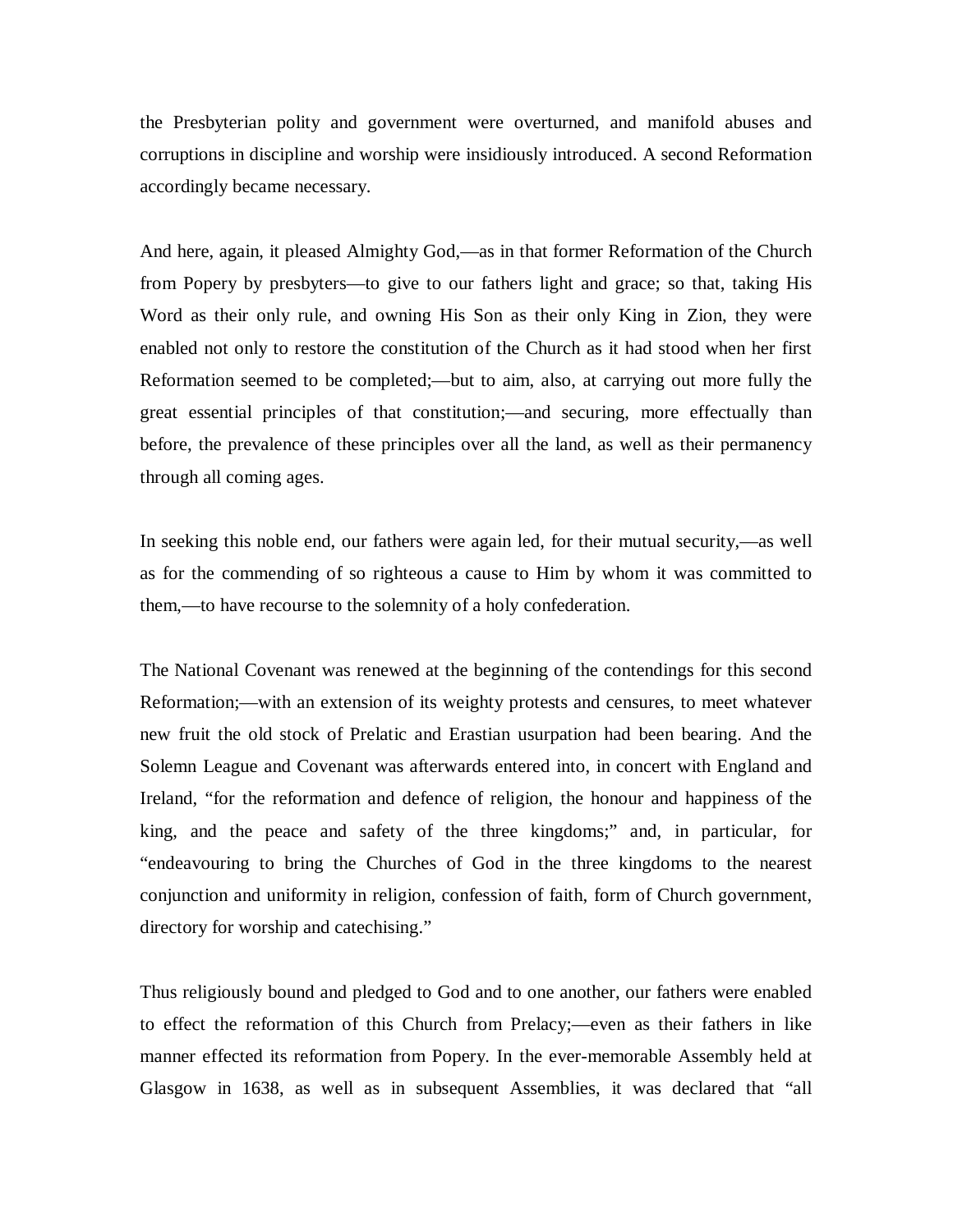Episcopacy different from that of a pastor over a particular flock was abjured in this kirk;" and provision was made, accordingly, for its complete removal, and for the settlement of Church government and order upon the former Presbyterian footing.

In all this work of pulling down and building up, the independent spiritual Jurisdiction of the Church, flowing immediately from Christ her only Head, was not only earnestly asserted, but practically exercised. For the whole work was begun and carried on without warrant of the civil power. And it was only after much contending, and with not a little hesitation, that the civil power began to interpose its authority in the years 1639 and 1641;—to support and sanction what the Church had, by the exercise of her own inherent jurisdiction, already done.

Thereafter, for the better prosecution of the work on hand, and in the face of the manifest purpose of the king and his adherents to crush it altogether, this Church, by commissioners duly named by the General Assembly, took part in the Assembly of Divines, which met at Westminster in 1643. And having in view the uniformity contemplated in the Solemn league and Covenant, she consented to adopt the Confession of Faith, Catechisms, Directory for Public Worship, and Form of Church Government, agreed upon by the said Assembly of Divines.

These several formularies,—as ratified, with certain explanations, by divers acts of Assembly in the years 1646, 1648, and particularly in 1647,—this Church continues till this day to acknowledge as her subordinate standards of doctrine, worship, and government;—with this difference, however, as regards the authority ascribed to with them, that while the Confession of Faith contains the creed to which, as to a confession of his own faith, every office-bearer in the Church must testify in solemn form his personal adherence;—and while the Catechisms, with relative Larger and Shorter, are sanctioned as directories for catechising;—the Directory for Public Worship, the Form of Church Government, and the Directory for Family Worship, are of the nature of regulations, rather than tests,—to be enforced by the Church like her other laws, but not to be imposed by subscription upon her ministers and elders. These documents, then, together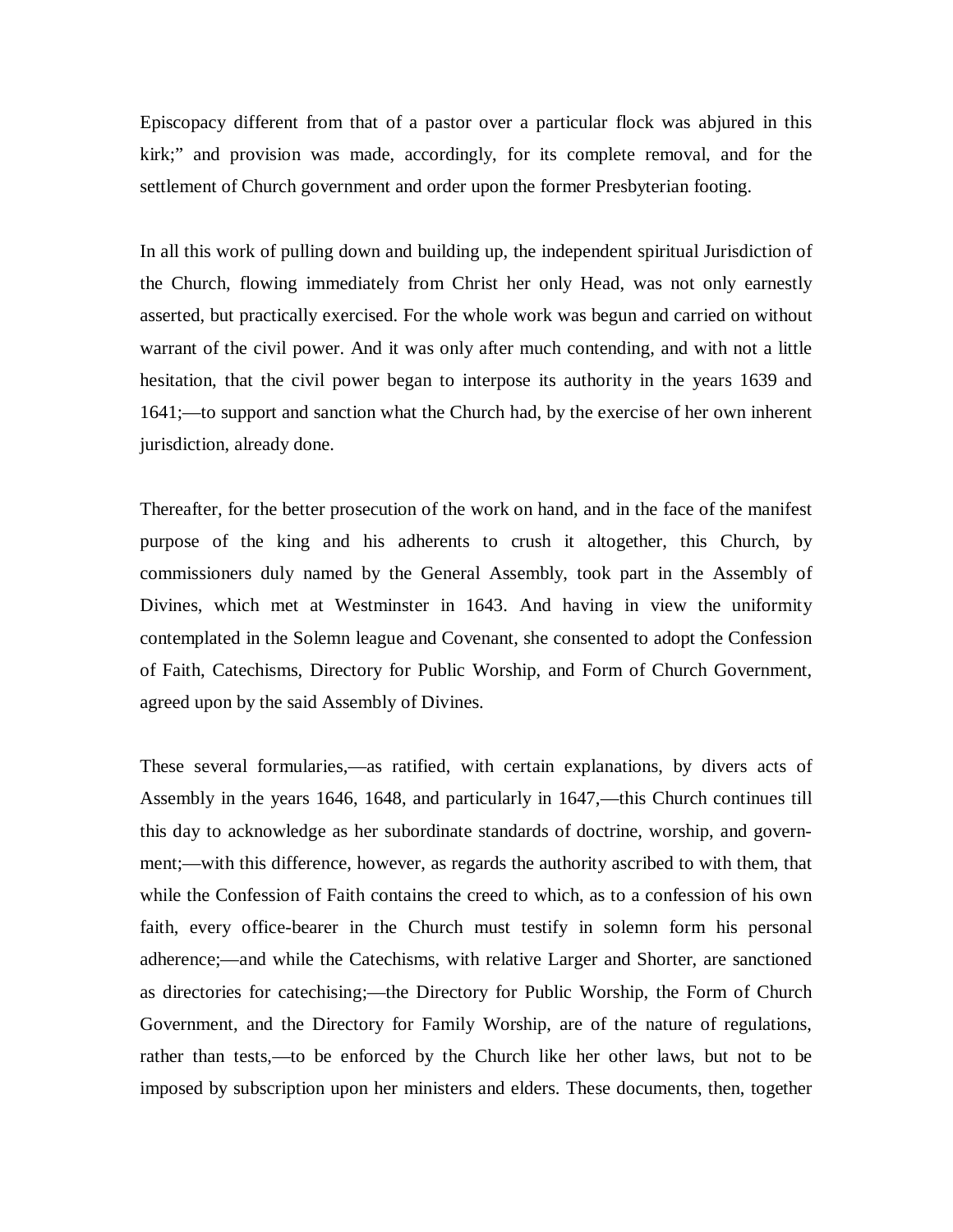with a practical application of the doctrine of the Confession, in the Sum of Saving Knowledge,—a valuable treatise, which, though without any express act of Assembly, has for ages had its place among them,—have, ever since the era of the Second Reformation, constituted the authorized and authoritative symbolic books of the Church of Scotland.

Nor is it to be overlooked here, in connection with these proceedings, —but on the contrary, it is to be owned as a signal instance of the Divine favour,—that when the civil dissensions and wars—all of which this Church unfeignedly deprecated and deplored issued in a brief interval of quiet;—and when the Parliament of Scotland was at last moved to own the Reformation-work of God in the land;—this Church obtained a ratification of her spiritual liberties much more full and ample than had ever previously been granted. This appeared, as in other things, so especially in the matter of presentation to benefice, with appointment to the oversight of souls. In that matter this Reformed Church had from the beginning maintained a testimony and contest against the right of patronage, as inconsistent with "the order which God's Word craves." And now,—both the Parliament and the Church being free to act according to the will of God, and professing to be guided by His Word, — it was enacted by the Parliament in 1649, that ministers should be settled "upon the suit and calling, or with the consent of the congregation;" and the Assembly, in the same year, laid down wholesome rules and regulations for securing the orderly calling of pastors by the congregations of the Church, with due regard at once to the spiritual privileges of the people, and the spiritual jurisdiction of those appointed to bear office among them in the Lord.

Thus, by God's grace, in this Second Reformation, wrought out by our fathers amid many perils and persecutions, this Church was honoured of God to vindicate and carry out the great fundamental principles of her constitution—the government of the Church by presbyters alone; her inherent spiritual jurisdiction, derived from her great and only Head; and the right of congregations to call their own pastors.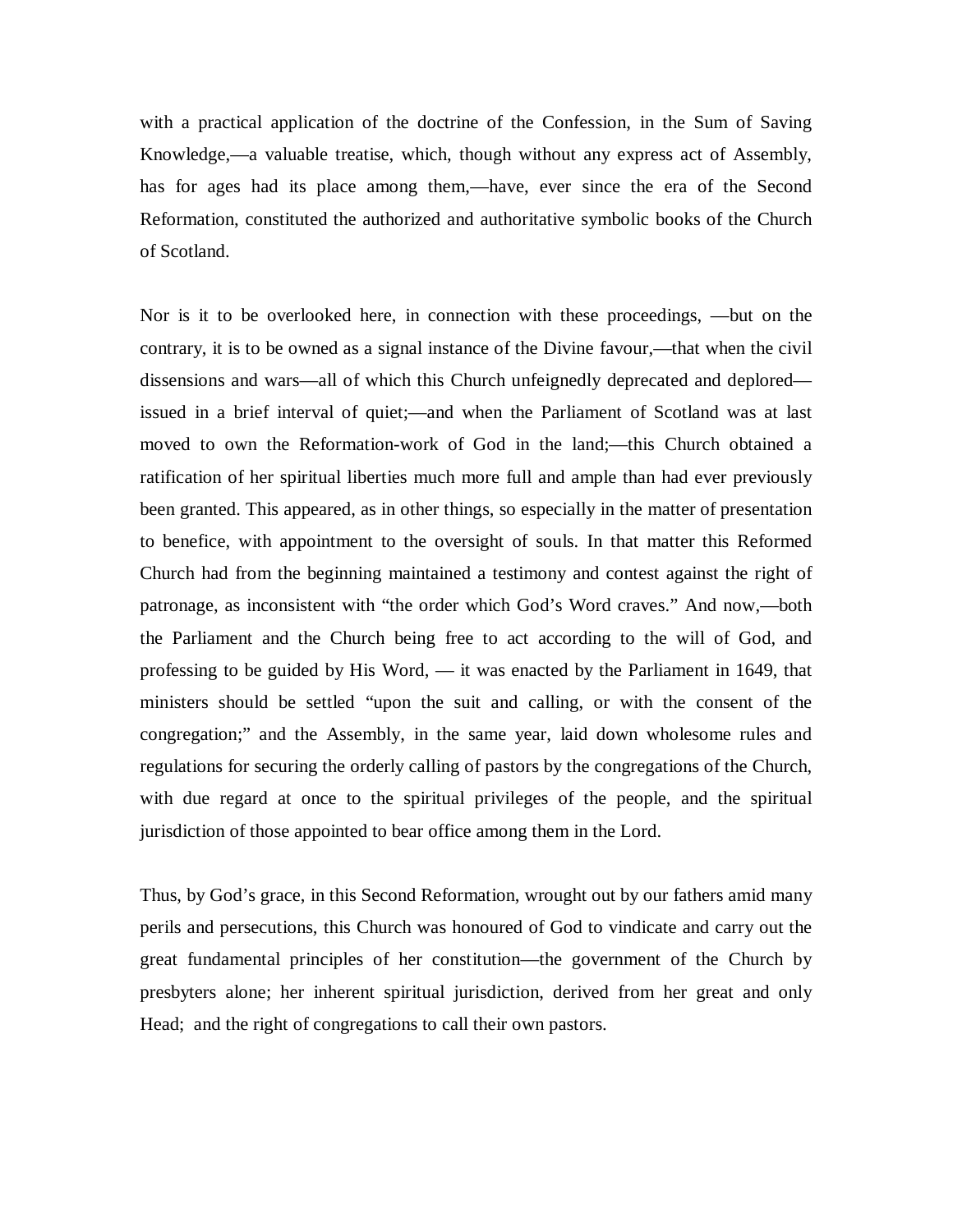And thus the Second Reformation seemed to be happily accomplished and assured; and the Church and nation of Scotland abjured Prelacy, as they had formerly abjured Popery.

That the men whom God raised up for his great work proved themselves to be fallible in several of their proceedings, does not detract from our conviction that the work itself was the work of God. The principles of religious liberty not being so thoroughly understood in that age as they are now, it is not surprising, however much it is to be lamented, that our fathers should have given some occasion to the charge of intolerance in the laws enacted, though seldom enforced, with a view to inflict civil penalties for offences partly, if not entirely, religious. It is to be confessed, also, that in prosecuting their great work in circumstances of unparalleled difficulty, instances were not wanting of an undue commingling of religion with the passing politics of the day, and an undue reliance on an arm of flesh for the furtherance of the cause of God. These defects some of the worthiest and ablest of the actors in that great crisis lived to deplore. And to such causes may be traced, in a great measure, the bitter animosities that too speedily ensued between the parties of the Resolutioners and the Protesters—in consequence of which the Church of Scotland was found divided against herself at the very time when union was most essential, and at the restoration of Charles II. was thrown helpless and fettered into the furnace of a bitter and unrelenting persecution.

But notwithstanding the evidences of the hand of man in the transactions connected with the Second Reformation, we would grievously err and sin were we not to recognise, in the substance of what was then done, the hand and Spirit of God; and were we not to discern in it such an adaptation to the exigencies of the times, and such an amount of conformity to the Divine mind and will, as must ever be held to give to the attainments then made by this Church and nation, a peculiar force of obligation,.—and to aggravate not a little the guilt of subsequent shortcomings and defections.

Passing over the dark period of the closing years of the Stuart dynasty, and descending along the line of history to the era of the glorious Revolution, we find the Church, which had been twice before brought out of great troubles in her contendings against Popery and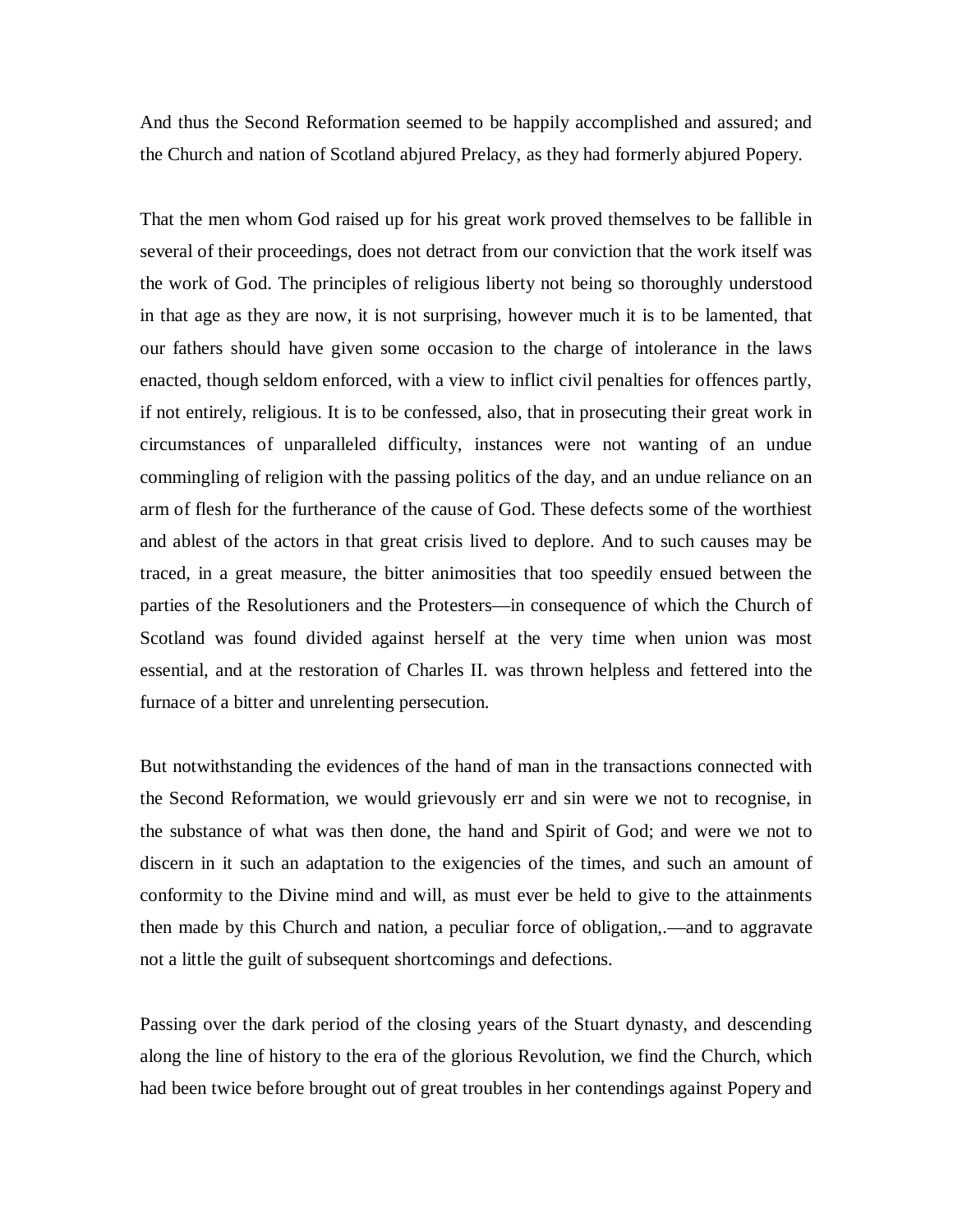Prelacy, once again rescued from the oppression of arbitrary power, and lifting her head as the free Presbyterian Church of Scotland. The bloody acts of the preceding time were repealed. On the petition of the ministers and professors of the Church of Scotland, the civil sanction was given to the Confession of Faith. Presbyterial Church government was re-established in the hands of those who had been ejected by Prelacy in 1661. And to the wonder of many, and the confusion of her enemies, this Church rose from her ashes, and was recognised as the same Church which, whether in freedom or in bondage—whether under the shade of royal favour, or hunted as a partridge on the mountains—could trace its unbroken identity downwards from the very beginning of the Reformation.

That "the Revolution Settlement," by which the liberties of the Church were secured, under the reign of William and Mary, was in all respects satisfactory,—has never been maintained by this Church. On the contrary, various circumstances may be pointed out as hindering the Church from realizing fully the attainments that had been reached during the Second Reformation. Not only were the three kingdoms of England, Scotland, and Ireland, unprepared for prosecuting the work of "reformation and uniformity in religion" to which they had pledged themselves; but even in Scotland itself the reluctant concessions of statesmen were limited to what a people, worn out by long and heavy tribulation, were barely willing to accept as a relief;—and did not thoroughly undo the mischief of an age of misrule.

Thus, for instance, in the civil sanction then given to Presbytery, the Parliament of 1690, overlooking altogether the higher attainments of the Second Reformation, went back at once to the Act 1592, and based its legislation upon that Act alone, as being the original charter of the Presbyterian Establishment. Accordingly, it left unrepealed the infamous "Act Rescissory" of King Charles, by which all that the Church had done, and all that the State had done for her, in the interval between 1638 and the Restoration, had been stigmatized as treasonable and rebellious. Thus the Revolution Settlement failed in adequately acknowledging the Lord's work done formerly in the land. And it was, besides, in several matters of practical legislation, very generally considered by our fathers at the time to be defective and unsatisfactory. Some, and these not the least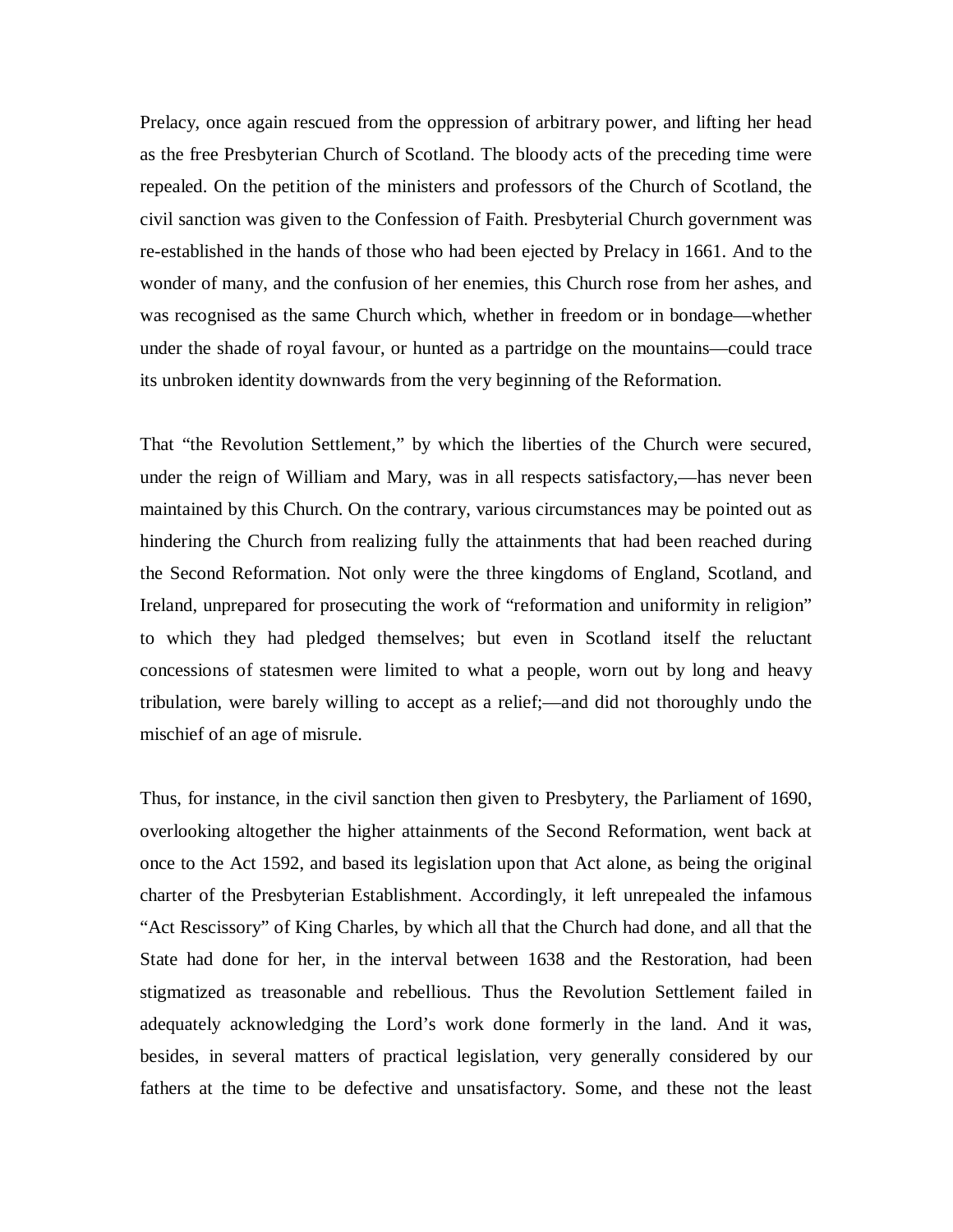worthy, even went so far as to refuse all submission to it. But for the most part, our fathers, smarting from the fresh wounds of anti-Christian oppression, weary of strife, and anxious for rest and peace, either thankfully accepted, or at least acquiesced in it; in the hope of being able practically to effect under it the great ends which the Church had all along, in all her former contendings, regarded as indispensable.

For it would be in a high degree ungrateful to overlook the signal and seasonable benefits which the Revolution Settlement really did confer upon the Church, as well as upon the nation. Not only did it put an end to the cruel persecution by which the best blood of Scotland had been shed in the field, on the hill-side, and on the scaffold; not only did it reinstate in their several parishes the pastors who had been unrighteously cast out in the reign of the second Charles, and set up again the platform of the Presbyterian government; but by reviving and re-enacting the Statute of 1592,—the original charter and foundation of Presbytery,—it recognised as an inalienable part of the constitution of this country the establishment of the Presbyterian Church. It secured also effectually, as was then universally believed, the exclusive spiritual jurisdiction of the Church, and her independence in spiritual matters of all civil control. And by the arrangements which it sanctioned for the filling up of vacant charges, it abolished those rights of patronage which had been reserved in 1592, and made provision for enforcing the fundamental principle of this Church, that "no pastor shall be intruded into a congregation contrary to the will of the people." On all these grounds the Church was well entitled to rejoice in the deliverance wrought out for her in 1688 and 1690; to thank God for it, and take courage; and to cherish the warm and sanguine expectation of reaping now the fruit of her struggles and her trials, in a career of undisturbed, united and successful exertion, for the glory of her great Head, the good of the land, and the saving of many souls.

How far that expectation might have been fulfilled, if faith had been kept with the Church and people of Scotland by the British Parliament, according to the terms of the Revolution Settlement, subsequently ratified by the Treaty of Union between Scotland and England,—and if the Church had received grace to continue faithful to her principles,—is a question which can now be little more than matter of speculation and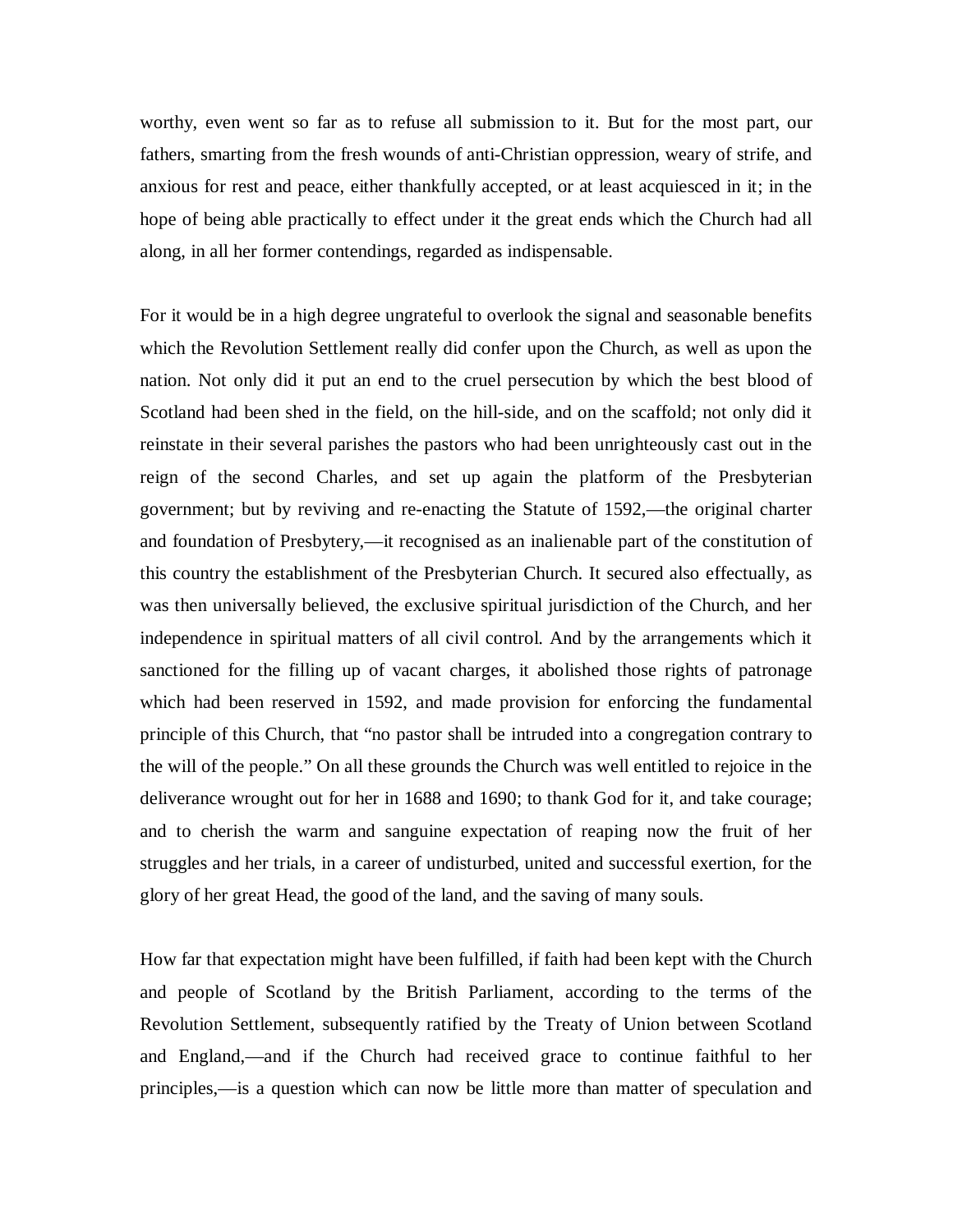conjecture. For the breach made upon her constitution by the restoration of patronage in 1711,—a measure passed against her own earnest remonstrance and protest,—concurring with that unhappy declension from sound doctrine and spiritual life which began to visit this, as well as other Churches of the Reformation, during the early period of the last century,—not to speak of the leaven of unsound principle transmitted from the too easy admission at the Revolution of the Prelatic curates into the Presbyterian Church, without any evidence of their sincere attachment to its doctrines;—these things led to abuses in the administration of the Church's discipline and government,.—such as, to a large extent, prevented the Revolution Settlement from obtaining a full and fair trial.

The abuses to which we refer regarded matters of vital import, such as the toleration of heresy and immorality; the tyrannical exercise of Church power over brethren, with the unjust denial of the right of protest for the exoneration of individual consciences; the arbitrary enforcing of the law of patronage by corrupt Presbyteries and Assemblies, acting upon their own discretion, and with no compulsion from any civil authority; the grievous oppression of congregations, by the forcible intrusion of ministers into parishes again the will of the people;—and other proceedings of a similar kind;—In consequence of which, not only were multitudes of godly ministers and people compelled, for conscience sake, to withdraw from her communion, and to form themselves into separate ecclesiastical societies, but the Church itself from which they seceded, was found willing—though always, blessed be God! with a protesting minority in her courts—to make a practical surrender of the most important and distinctive principles of her ancient Presbyterian polity.

Hence it happened, that when, in the good providence of God, and through the gracious working of His good Spirit, this Church once more, for the third time, was led to take up the work of the Reformation,—entering, though, alas! with much shortcoming, into the labours of our fathers, by whom she had been reformed from Popery and Prelacy,—she encountered, as was most natural, no small measure of the same opposition with which they had been obliged to contend, from a formidable body of her own ministers and members, as well as from the civil power; whose aid was called in to coerce and control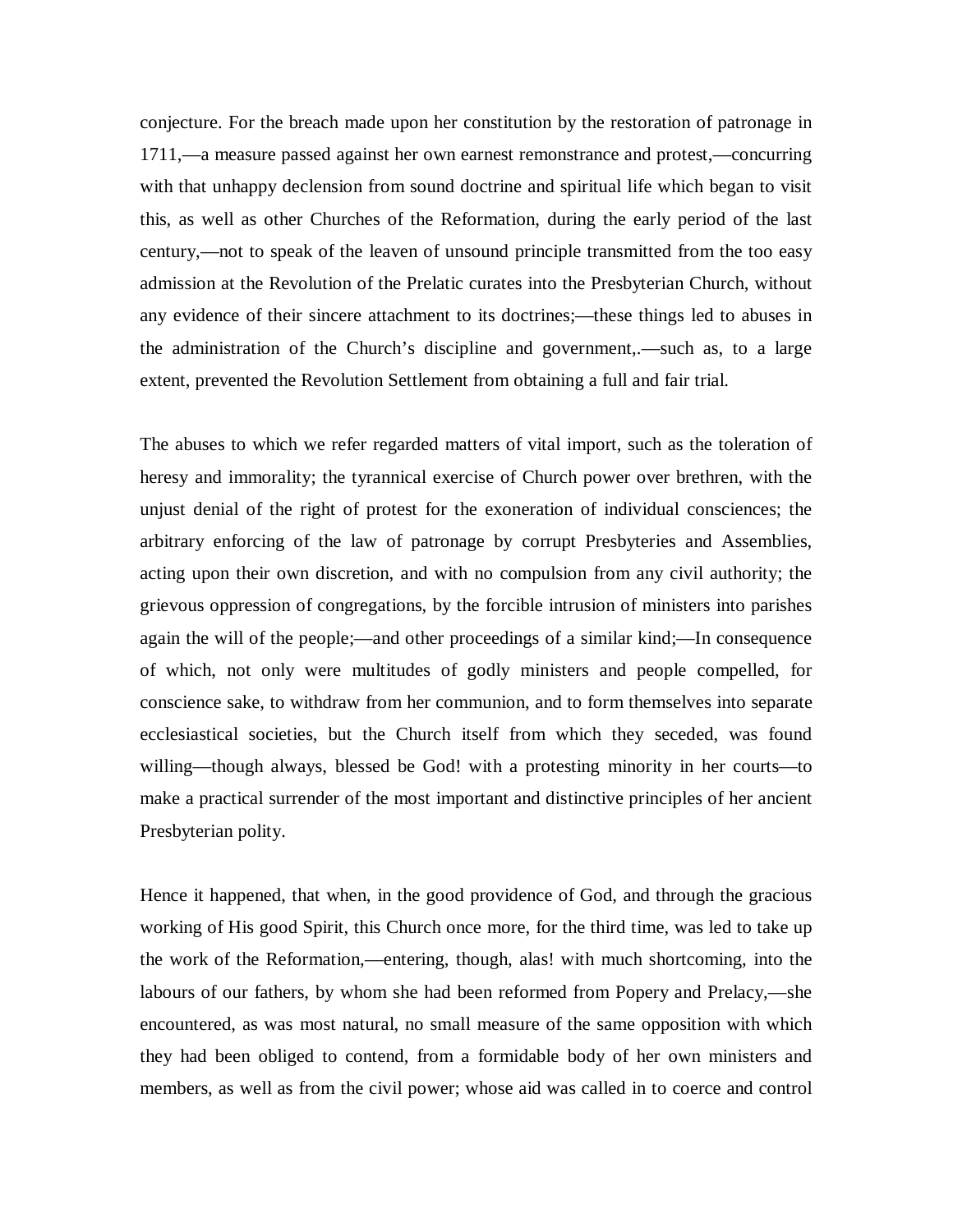the Church courts in the exercise of their spiritual functions, and, through them, to crush the liberties of congregations in the calling of ministers to be over them in the Lord.

For it ought to be on record to coming ages, that this Church began the work of reformation, on this third great occasion in her history, in 1834, by refusing to allow any pastor to be intruded upon a reclaiming congregation.

At the same time, also, while thus securing such a protection to her congregations, this Church resolved to give practical effect to another fundamental principle of her Presbyterian polity which had been grievously violated;—the principle, namely, that "the pastor, as such, hath a ruling power over the flock;" or, in other words, that all ordained pastors are equally entitled to rule, as well as to teach and minister, in Christ's house. This, accordingly, the Church did, in an act of Assembly 1834, recognising all pastors of congregations as members of her Church judicatories, and assigning to each, along with the elders of his congregation, the administration of discipline among his own flock, and the oversight of souls, in whatever local or territorial district the Church might be pleased to place under his spiritual care.

It was in carrying out these measures of indispensable practical reform, adopted in 1834, that the Church was visited with the interference of the courts of civil law;—in those various forms of unconstitutional aggression upon and invasion of her sacred functions as a Church of the Lord Jesus Christ, owning no head on earth but only Christ, which are set forth at large in the Claim, Declaration, and Protest, adopted by the General Assembly in 1842, and laid before Her Majesty, and before the Parliament of Great Britain, in the course of the year thereafter.

These manifold invasions of her spiritual jurisdiction by the courts of civil law, this Church received grace stedfastly to resist,—at the expense of much loss, obloquy and suffering, borne by her faithful ministers and people.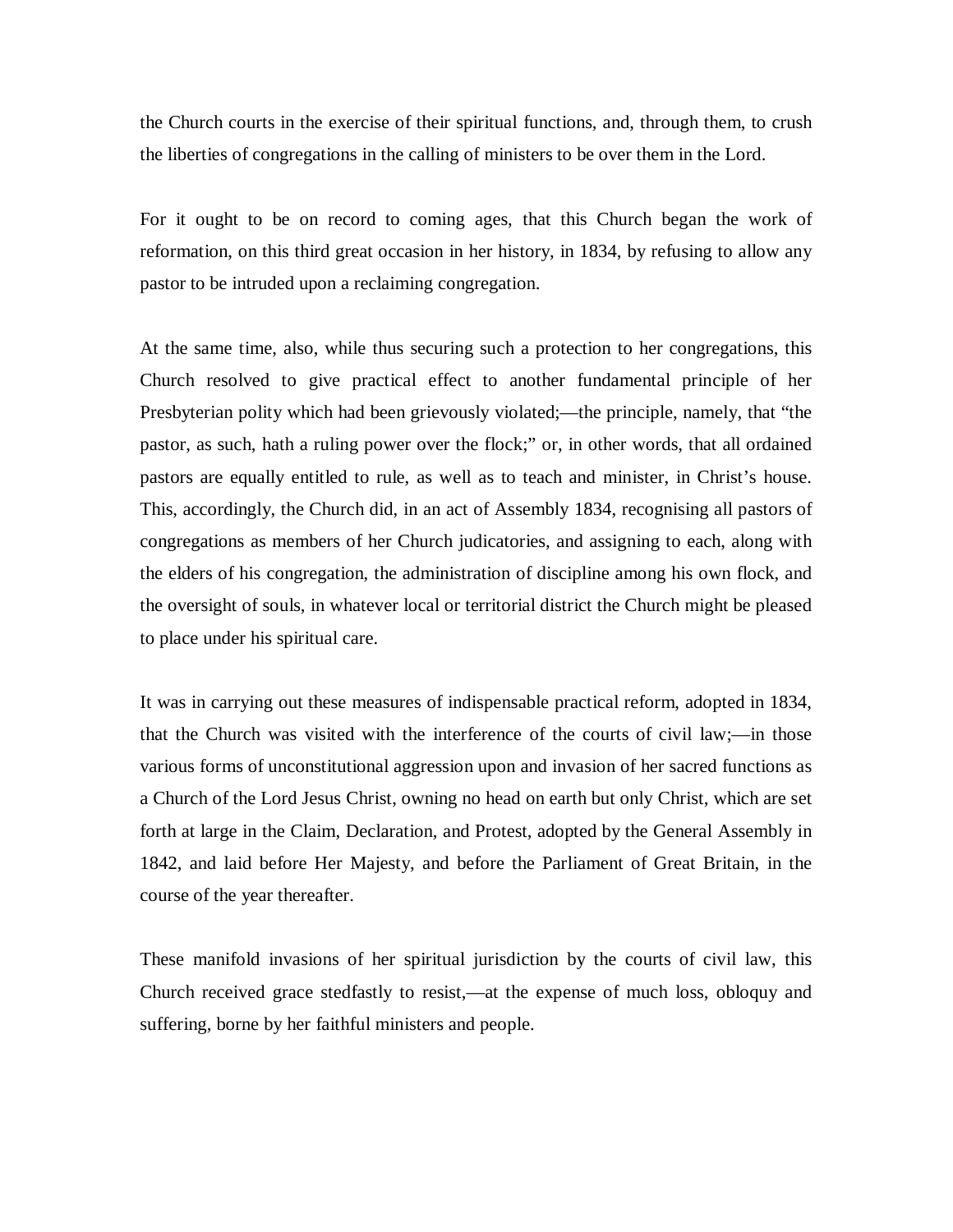But this was not all. For she was enabled also, during all her harassing and painful contendings, to carry forward still farther the work of revival throughout her borders, as well as to lift up a still more decided testimony for the purity and liberty of Christ's house,—His Church on earth,—especially in the explicit condemnation which the General Assembly in 1842 passed. of the entire system of patronage, as a grievance to be utterly abolished. And, through the blessing of God, she was not left without manifest tokens of the Divine countenance and favour,—such as, in like circumstances, had been vouchsafed in former times,—in the remarkable pouring out of the Holy Spirit on not a few portions of the chosen vineyard of the Lord.

Among other tokens for good, as the Church humbly considered them, it may be mentioned as one of the most gratifying, that a beginning was made, during this reforming period, of the work of re-union among the true-hearted branches of the Presbyterian Church in Scotland. Overtures towards a junction with the Church of Scotland having been made by a highly esteemed body of those whose fathers had seceded from it, and ample deliberation having taken place on both sides, the end view was happily and harmoniously attained in the year 1839, when the General Assembly, with the consent of the Presbyteries of the Church, passed an act to the following effect:-

"Whereas proposals have been made by the Associate Synod for a re-union with the Church of Scotland, and a considerable number of overtures have been sent at the same time to the General Assembly from the Synods and Presbyteries of the Church favourable to that object; and it has been ascertained by a committee of the General Assembly, that the course of study required for a long time past of students in divinity in connection with said Synod is quite satisfactory, and that their ministers and elders do firmly adhere to the Westminster Confession of Faith, the Larger and Shorter Catechisms, and other standards of our Church: and whereas the members of the Associate Synod do heartily concur with us in holding the great principle of an ecclesiastical establishment, and the duty of acknowledging God in our national as well as our individual capacity; and we, on the other hand, do heartily concur with the members of the Associate Synod in confessing the great obligation under which we lie to our forefathers in the year 1638, and several years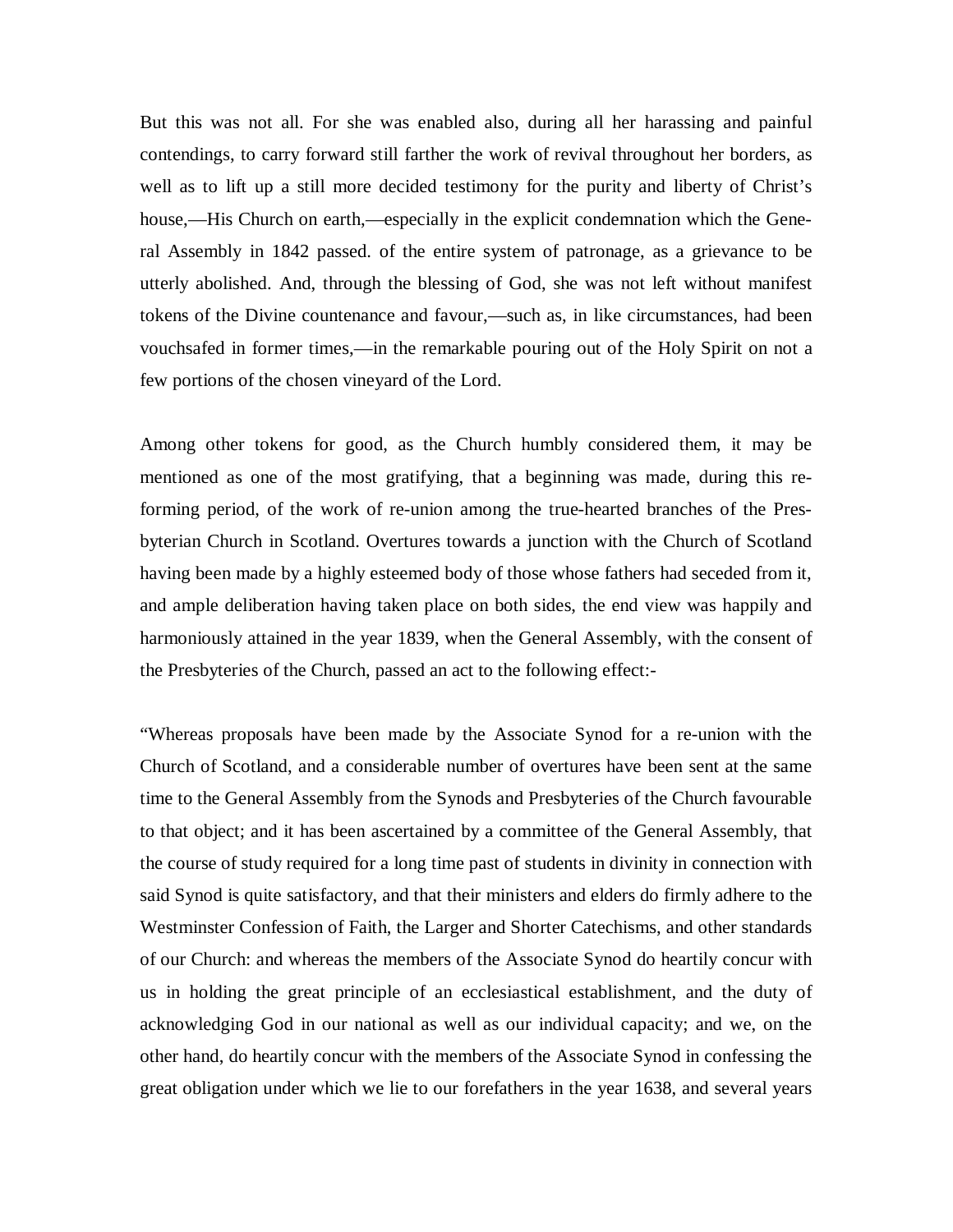of that century immediately following, and the duty, in particular circumstances, of uniting together in public solemn engagement in defence of the Church, and its doctrine, discipline, and form of worship and government: and whereas our brethren of the Associate Synod have declared their willingness, in the event of a re-union, to submit to all the laws and judicatories of this Church, reserving only to themselves the right which the members of the Established Church enjoy of endeavouring to correct in a lawful manner what may appear to them to be faulty in its constitution and government,—the General Assembly, with the consent of the Presbyteries of this Church, enact and ordain, that all the ministers of the Associate Synod, and their congregations in Scotland, desirous of being admitted into connection and full communion with the Church of Scotland, be received accordingly."

This step was hailed with lively satisfaction by the supporters of the old hereditary principles of the Scottish Reformation, as not only a testimony to the returning faithfulness with which these principles were now maintained, but a pledge and presage also of other movements of a similar kind which might be expected to follow, as the work of reformation and revival went on; thus holding out the hope of this Church being honoured to be successful in healing the breaches of Zion, as well as in rebuilding the walls of Jerusalem.

Thus, with much cause to sing of mercy as well as of judgment, the Church for ten years continued to testify, to contend, and to labour, in the great and good cause. But as time rolled on, and the causes of collision between the ecclesiastical and the civil courts became more embarrassing, it was apparent to all that an emergency was at hand, such as would call for the utmost wisdom of counsel as well as the firmest energy of action.

All along, indeed, while the contendings of this third Reformation period were going forward, not only did "they that feared the Lord speak often one to another," but most solemn consultations of the brethren were held at every step, with much earnest prayer, and many affecting pledges of mutual fidelity to one another, and to God. And as the crisis manifestly drew near, the whole body of those ministers of this Church by whom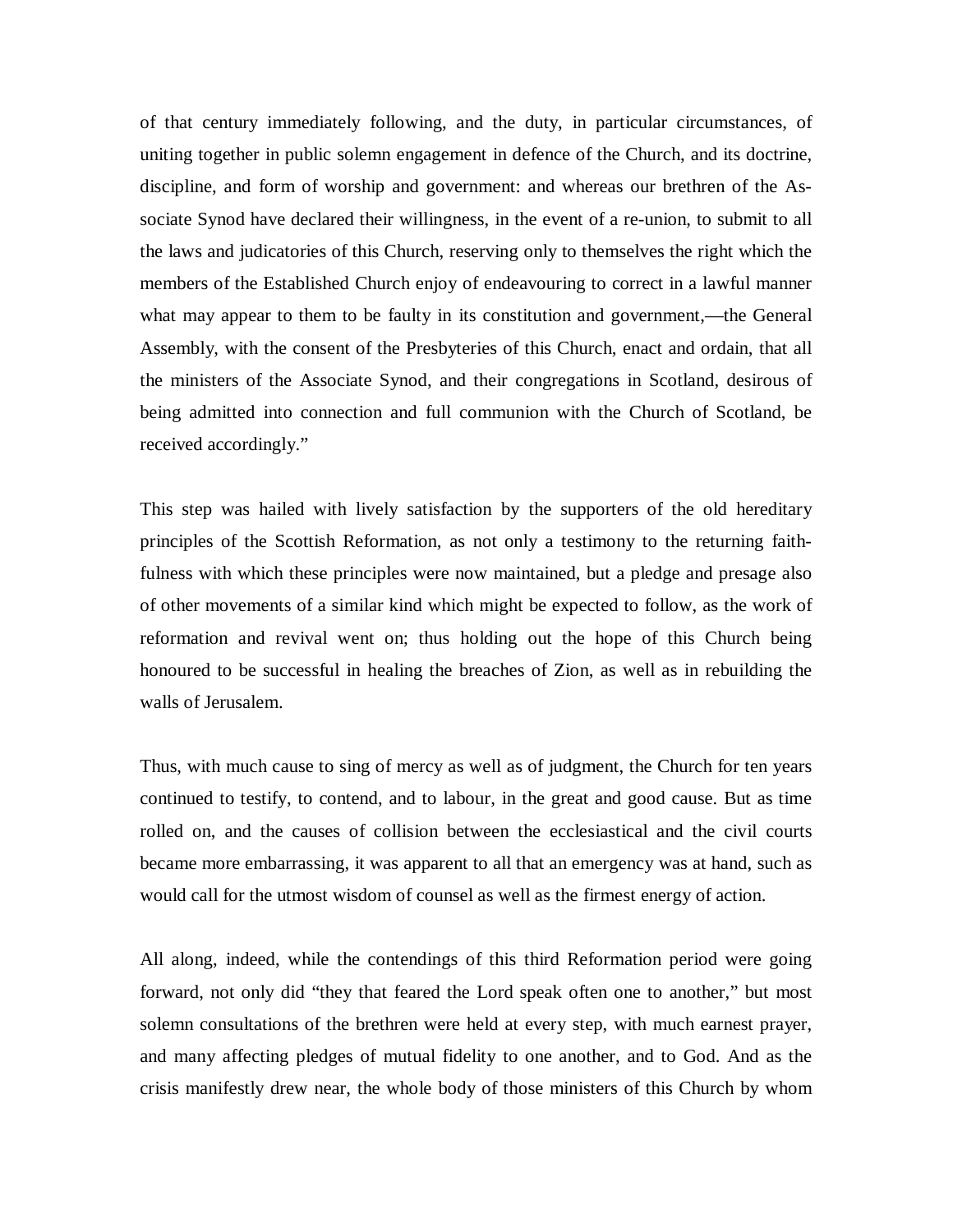the contest was maintained met together in convocation, in November 1842;—being convened by a large number of the fathers of the Church. And, after a sermon preached by the late lamented Dr. Chalmers, they continued in deliberation for several successive days, spending a large portion of the time in united supplication for the guidance and grace of God; and did not separate till, with one mind and one heart, they were enabled to announce, in resolutions having, in the circumstances, all the force of the most impressive vows and obligations, their final purpose, at all hazards, to maintain uncompromised the spiritual liberty and jurisdiction of this Church. And this they resolved to do, not by prolonged resistance to the civil courts, should the Crown and Parliament of Great Britain refuse the redress craved in the above-mentioned Claim of Rights, but by publicly renouncing the benefits of the National Establishment,—under protest that it is her being Free, and not her being Established, that constitutes the real historical and hereditary identity of the Reformed National Church of Scotland.

The Claim of Rights adopted by the General Assembly in 1842 having been denied and disallowed;—first by Her Majesty's Government, in a letter addressed to the Moderator by the Secretary of State for the Home Department, and thereafter by the Commons' House of Parliament, in a vote taken on the 7th March 1843, and carried against a large majority of the members representing Scotland;—It became apparent that the system of patronage,—to which this Church, although viewing it as a grievance, had submitted, under the impression that the right was restricted to the disposal of the benefice, while the Church was left free in the matter of admission to the cure of souls—must be held, as now interpreted and maintained by the supreme power of the State, to be altogether contrary to the Word of God and the liberties of the people of Christ; and that this Church, therefore, in that as well as in other departments of her administration, had no choice or alternative but submission in things spiritual to civil control, or separation from the State and from. the benefits of the Establishment.

Holding firmly to the last;—as she holds still, and, through God's grace, will ever hold;—that it is the duty of civil rulers to recognise the truth of God, according to His Word, and to promote and support the kingdom of Christ, without assuming any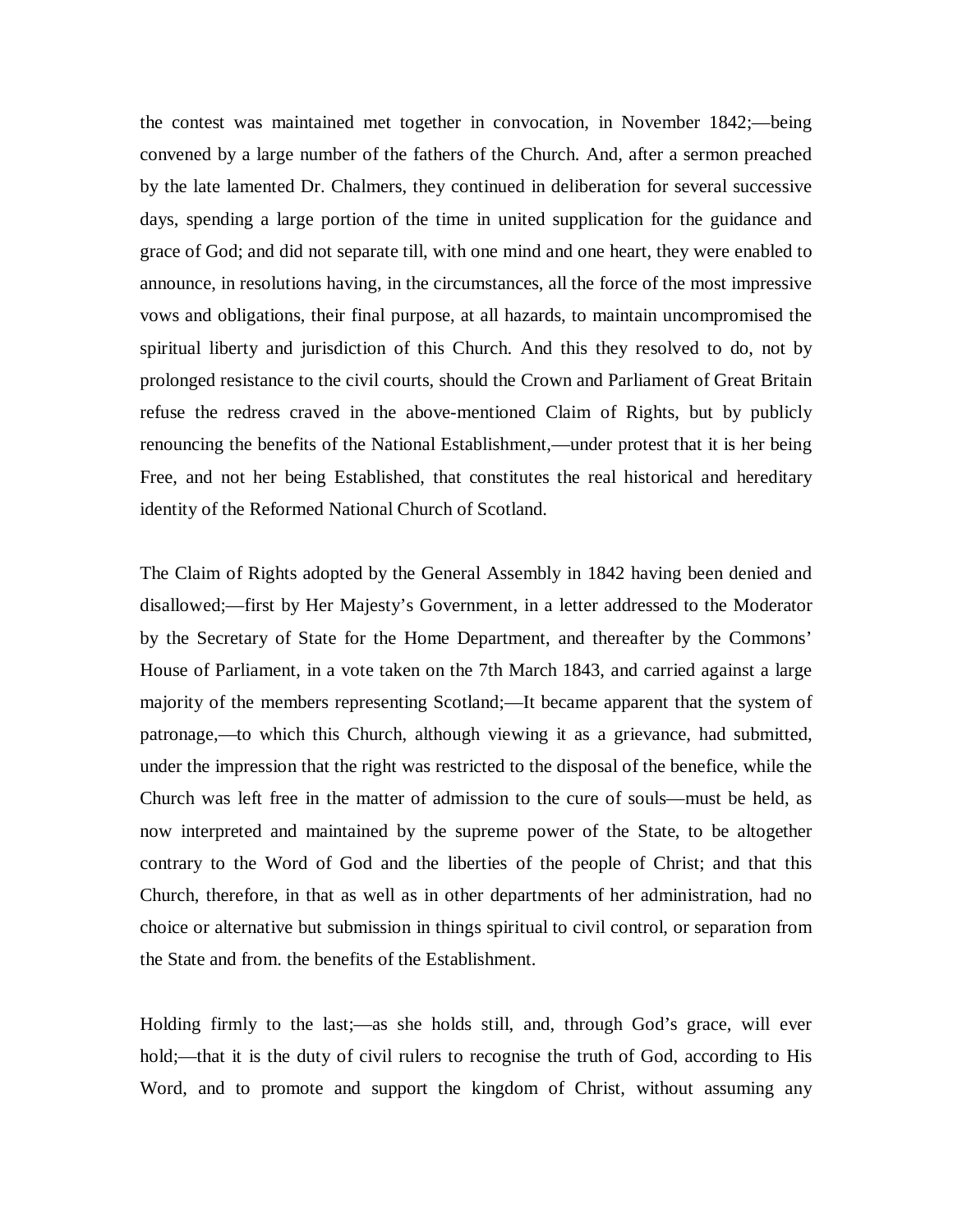jurisdiction in it, or any power over it; and deeply sensible, moreover, of the advantages resulting to the community at large, and especially to its more destitute portions, from the public endowment of. pastoral charges among them: this Church could not contemplate without anxiety and alarm the prospect of losing, for herself, important means of general usefulness,—leaving the whole machinery of the Establishment in the hands of parties who could retain it only by the sacrifice of her fundamental principles,—and seeing large masses of the people deprived of the advantage of having the services of a gospel ministry provided for them independently of their own resources. But her path was made plain before her. For the system of civil interference in matters spiritual being still persevered in, so as to affect materially the very constitution of the General Assembly, in the election of commissioners from the Presbyteries to that supreme court,—it became the duty of those of the said commissioners who were faithful to the crown of Christ, and who formed decidedly the major part of the members chosen according to the laws of the Church,—to protest, in presence of Her Majesty's representative, on the 18th of May 1843, against the meeting then convened being held to be a free and lawful Assembly of the Church of Scotland.

Under which Protest, and in the terms thereof, the said commissioners withdrew to another place of meeting, where, on the same day, and with concurrence of all the ministers and elders adhering to them, they proceeded to constitute, in the name of the Lord Jesus Christ, as the only King and Head of the Church on earth, the General Assembly of the Free Church of Scotland, and to take measures for the establishment of the Church apart from the State in the land.

How signally God opened for her, in her new position, both a door of utterance and a door of entrance, not only in this, but in other countries also —how mercifully He disappointed all her fears and procured for her acceptance among the people—how wonderfully He disposed all hearts so as to continue to her the means of missionary enterprise, both at home and abroad—how graciously He cheered her, by giving to her the signal privilege of finding all her missionaries, to the Jews and the Gentiles, true to herself and to her principles, in the hour of trial; and in general, how large a measure of